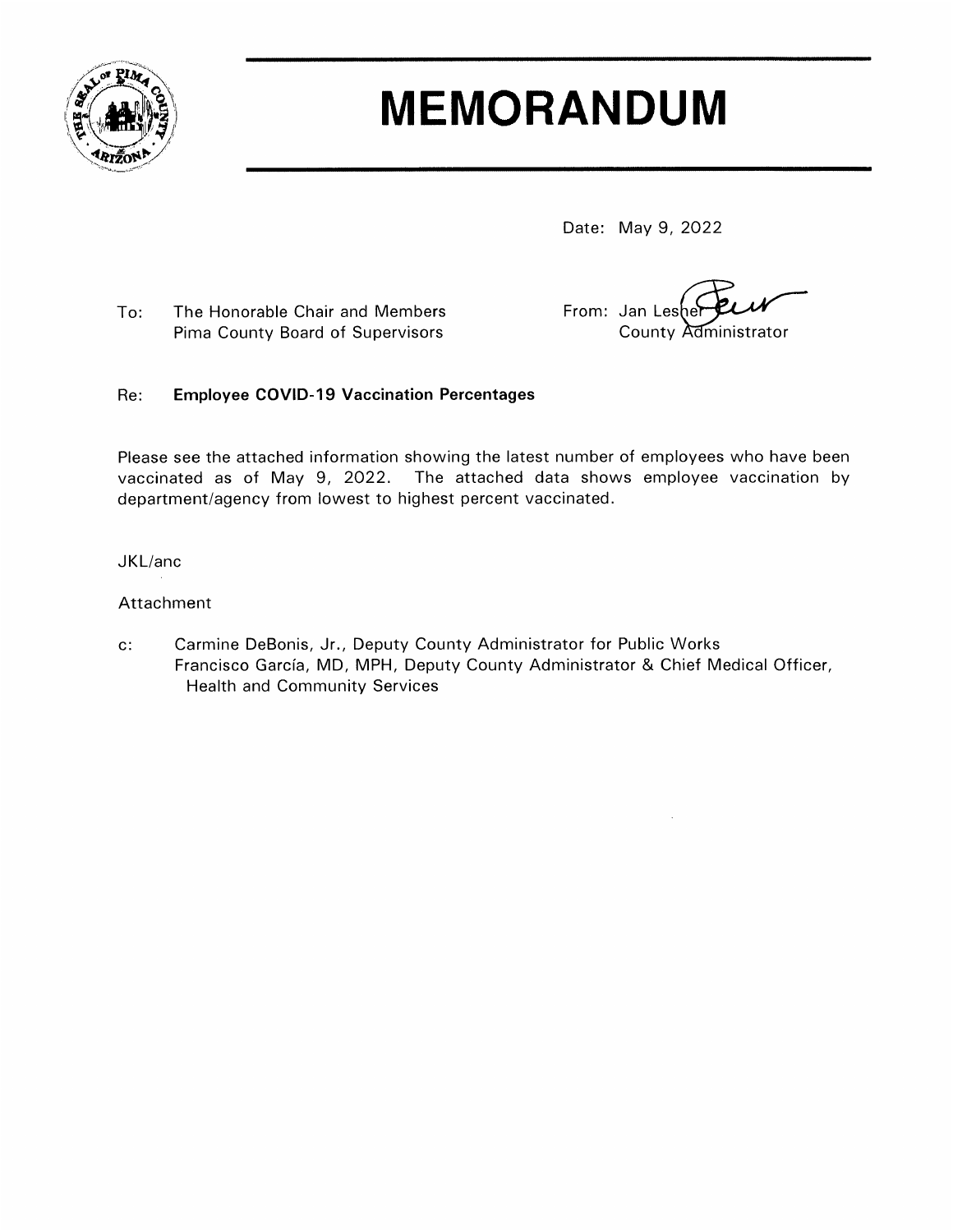## **I'm Vaccinated Employee Percentages As of 05-09-22**

| <b>Department Name</b>                    | <b>Active</b><br>Vaccinated<br><b>Employees</b> | <b>Active</b><br><b>Employees</b> | <b>Active</b><br>Vaccinated<br><b>Employees</b><br>Percentage |
|-------------------------------------------|-------------------------------------------------|-----------------------------------|---------------------------------------------------------------|
| Economic Development & Tourism            | 9                                               | 14                                | 64                                                            |
| Treasurer                                 | 18                                              | 27                                | 67                                                            |
| Community & Workforce Development         | 190                                             | 275                               | 69                                                            |
| Constables                                | 10                                              | 14                                | 71                                                            |
| Clerk of the Superior Court               | 135                                             | 170                               | 79                                                            |
| Transportation                            | 142                                             | 173                               | 82                                                            |
| Procurement                               | 23                                              | 28                                | 82                                                            |
| Natural Resources, Parks & Recreation     | 204                                             | 247                               | 83                                                            |
| Sheriff                                   | 1066                                            | 1285                              | 83                                                            |
| Wireless Integrated Network               | 10                                              | 12                                | 83                                                            |
| Justice Court Green Valley                | 6                                               | 7                                 | 86                                                            |
| Juvenile Court                            | 252                                             | 289                               | 87                                                            |
| <b>Superior Court</b>                     | 574                                             | 644                               | 89                                                            |
| Analytics and Data Governance             | 19                                              | 21                                | 90                                                            |
| <b>Justice Courts Tucson</b>              | 80                                              | 88                                | 91                                                            |
| <b>Information Technology</b>             | 176                                             | 193                               | 91                                                            |
| Regional Wastewater Reclamation           | 330                                             | 361                               | 91                                                            |
| <b>Grants Management &amp; Innovation</b> | 44                                              | 48                                | 92                                                            |
| Finance & Risk Management                 | 119                                             | 128                               | 93                                                            |
| <b>Fleet Services</b>                     | 40                                              | 43                                | 93                                                            |
| Office of Sustainability and Conservation | 14                                              | 15                                | 93                                                            |
| <b>Facilities Management</b>              | 149                                             | 159                               | 94                                                            |
| <b>Development Services</b>               | 46                                              | 49                                | 94                                                            |
| Regional Flood Control District           | 46                                              | 49                                | 94                                                            |
| <b>Environmental Quality</b>              | 32                                              | 34                                | 94                                                            |
| County Attorney                           | 291                                             | 308                               | 94                                                            |
| Recorder                                  | 35                                              | 37                                | 95                                                            |
| Forensic Science Center                   | 39                                              | 41                                | 95                                                            |
| Health                                    | 317                                             | 332                               | 95                                                            |
| <b>Board of Supervisors</b>               | 22                                              | 23                                | 96                                                            |
| Assessor                                  | 103                                             | 107                               | 96                                                            |
| Pima Animal Care                          | 99                                              | 102                               | 97                                                            |